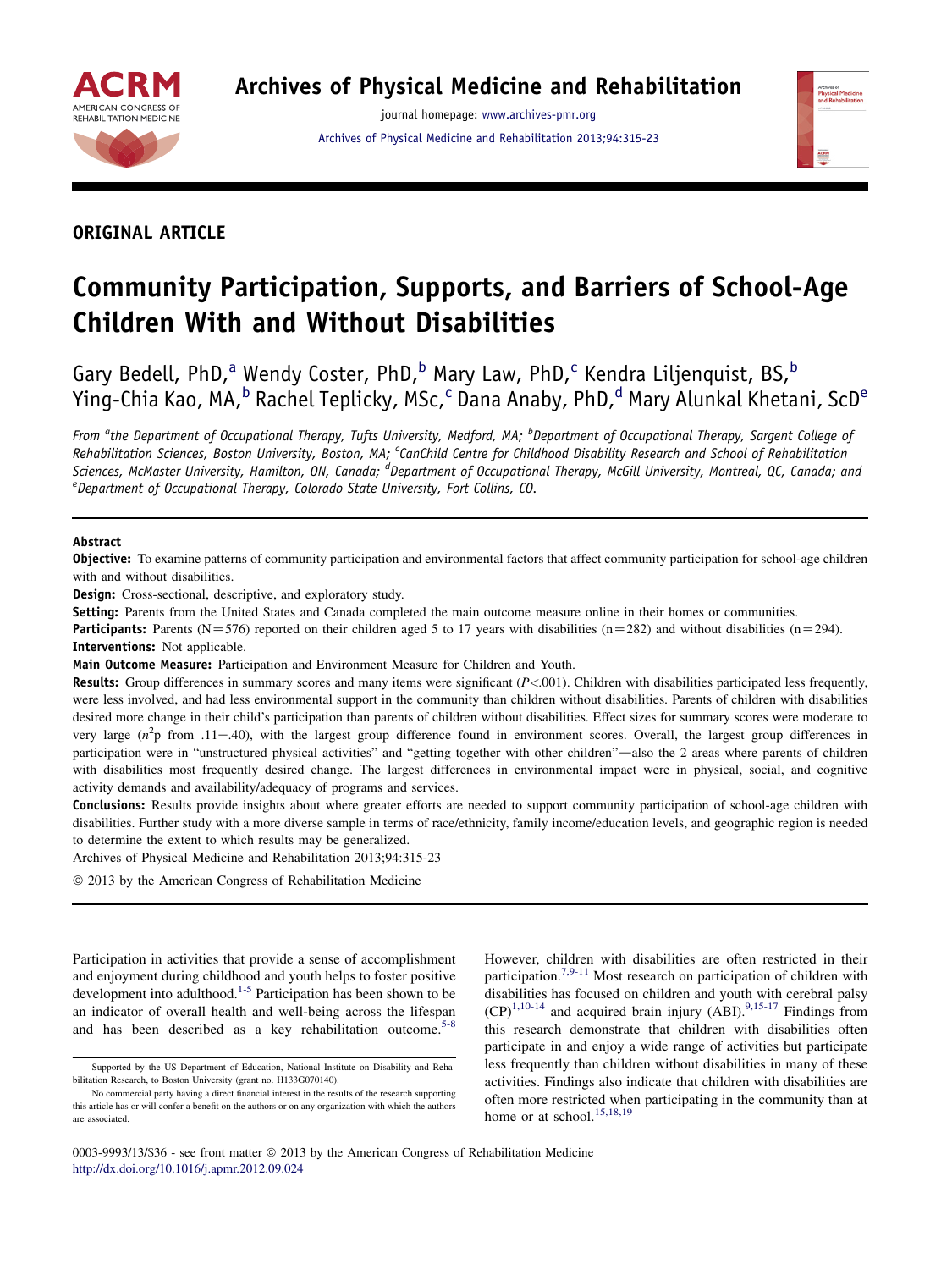Community participation of children with disabilities is influenced by features of the physical, social, and attitudinal environment.<sup>[7,15,16,18,20-25](#page-7-0)</sup> It can be affected by the child's immediate environment (eg, built environment, transportation, programs and services, social supports, actions and attitudes of others) and the more indirect environment (eg, institutional policies and procedures).[15,16,18,19,23-26](#page-7-0) While most research has focused on environmental barriers that hinder participation, it is also important to examine environmental supports because of their positive direct and indirect effects on enabling children's participation.[19,20-22,26,27](#page-7-0) Large-scale studies conducted across Europe have found country- and district-wide differences in policies, resources, and accessibility that differentially affect community participation of children with CP, with greater access and resources associated with greater extent of participation.<sup>[20,22,23,27](#page-7-0)</sup>

Environmental barriers often are more frequently encountered and more challenging to predict and manage in the community than at home or at school.<sup>[15,18,19](#page-7-0)</sup> Lack of information, programs, and services as well as problems with government policies, social supports, and attitudes of others in the community are commonly reported as environmental barriers affecting children with ABI and their families.[15,16,21,26](#page-7-0) Inadequate social supports, negative attitudes, and inaccessible physical environments were identified in a systematic review as the most commonly reported barriers to the participation of children with  $\text{CP}^{11}$  $\text{CP}^{11}$  $\text{CP}^{11}$  Lower family income has been associated with lower frequency and diversity of participation of children with CP and other physical disabilities.<sup>[7,18,28,29](#page-7-0)</sup> No studies were found that compared patterns of environmental factors affecting children with and without disabilities. However, there is some evidence to suggest that families of children with disabilities might have less income due to additional costs associated with the child's disability.[18,23,30,31](#page-7-0)

The purpose of this study was to (1) examine patterns of community participation and environmental factors that affect community participation for school-age children with a broad range of disabilities and (2) draw comparisons with school-age children without disabilities.

### Methods

#### Recruitment, sampling, and data collection

This study examined data that were collected via an online survey used to test a newly developed instrument, the Participation and Environment Measure for Children and Youth (PEM-CY). Recruitment for the original study occurred from May to October 2010.[32,33](#page-8-0) Parents/caregivers of children with and without disabilities residing in Canada and the United States were invited to participate. Recruitment assistance from colleagues was requested by phone, e-mail, in person at conferences, and through Listservs or in professional organization newsletters. Research staff provided program directors and staff with printed and Webbased materials to post at their agency and distribute to families.

List of abbreviations: ABI acquired brain injury ANCOVA analysis of covariance CP cerebral palsy PEM-CY Participation and Environment Measure for Children and Youth

Participants were eligible if they were a parent or legal guardian of a child between 5 and 17 years of age and they were able to read English. Ethical approval was received from the 3 participating universities.

Parents were directed to a secure website to access the PEM-CY and were instructed to insert an assigned username and password to enter the survey site. Upon entry, parents had to confirm their eligibility to participate and provide informed consent. Parents were asked to select only 1 child to report on when they had multiple children who fit the inclusion criteria and then completed a demographic questionnaire and the PEM-CY on this 1 child.

#### Instrument

The PEM-CY is a parent-report instrument that examines participation and environment factors that affect the participation of school-age children  $(5-17y)$  of age) across 3 settings: home, school, and community.<sup>[19,32,33](#page-7-0)</sup> It was initially designed as an online survey for use in population-based research.<sup>32,3</sup>

PEM-CY participation items for each setting represent broad types of activities typically performed in that setting. For each activity type, parents are asked (a) how frequently their child participates (never=0 to daily=7); (b) how involved their child is while participating (minimally = 1 to very = 5); and (c) whether they desire change in their child's participation (no or yes; if yes, parents identify where change is desired: frequency, involvement, and/or variety). Parents are then asked whether certain features of the environment help or make it harder for their child to participate in activities in that setting (not an issue, usually helps, sometimes helps/sometimes makes harder, usually makes harder) or about perceived adequacy/availability of resources (not needed, usually yes, sometimes yes/sometimes no, usually no).

PEM-CY summary scores and items pertaining to the community setting were examined in this study. The 5 summary scores examined are described in [table 1](#page-2-0). Prior research indicated that test-retest reliability was moderate to excellent for the community summary scores (intraclass correlations ranging from .66 to .96) and for individual items (percent agreements ranging from .73 to .93).<sup>[32](#page-8-0)</sup> Internal consistency was reported to be moderate to good for the community summary scores (Cronbach  $\alpha$  ranging from .70 to .83).<sup>[32](#page-8-0)</sup>

#### Data analysis

Analyses of variance and analyses of covariance (ANCOVA) were used to compare differences in the PEM-CY community participation and environment summary scores and between children with and without disabilities. The child's age category and family income category were entered as covariates because of group differences on these variables in our sample. Partial eta squares  $(n^2p)$  were used to examine effect sizes specific to differences in the disability group according to Kirk's classification (small = .01-.05; moderate = .06-.13; large  $\geq$ .14).<sup>[34](#page-8-0)</sup>

ANCOVAs (adjusting for age and income category) and partial eta squares were also used to compare mean item-level scores for participation frequency and involvement between children with and without disabilities. Chi-square analyses were used to compare the percentage of parents in each group who responded (a) "never" for participation frequency items; (b) "yes" for desired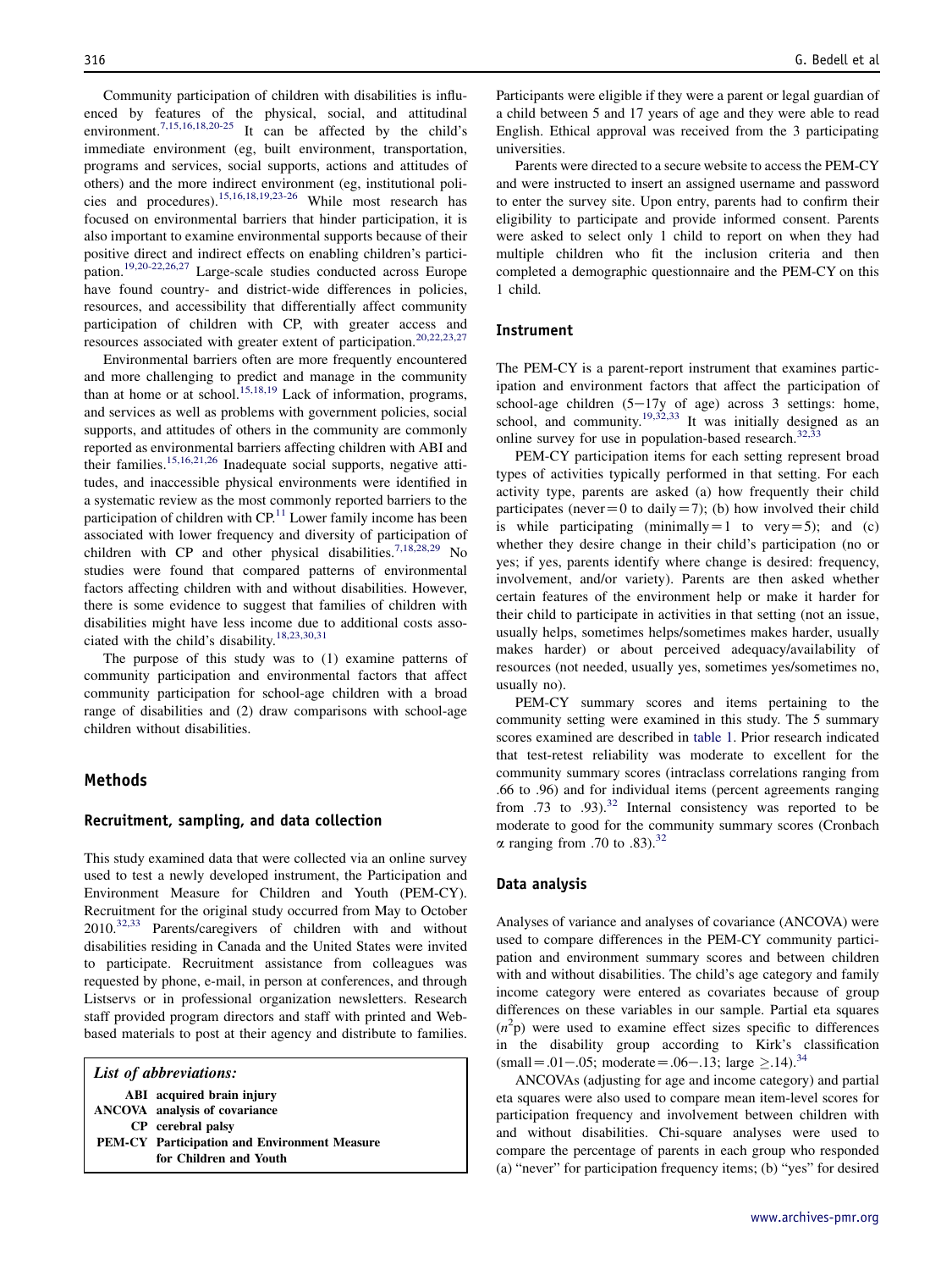<span id="page-2-0"></span>Table 1 Descriptions of PEM-CY community summary scores

1. Participation frequency: Average of all ratings except those to which parent responded "never" for frequency. Higher scores reflect greater frequency.

2. Percent never participates: Number of items answered "never" divided by the total number of items rated and then multiplied by 100. Higher scores reflect greater number of activities that child never participates in.

- 3. Involvement: Average of all ratings except those to which parent responded "never" for frequency. Higher scores reflect greater involvement.
- 4. Percent that parents desired change (indicator of overall satisfaction with child's participation): Number of "Yes, change" responses divided by the total number of items rated and then multiplied by 100. Higher scores reflect greater number of activities that parents desire change in their child's participation.
- 5. Percent total environmental supportiveness: Sum of ratings divided by the number of items rated multiplied by 100. Higher scores reflect greater environmental supportiveness. NOTE. A 3-point rating scale was first created by collapsing the 5 categories used to assess both "features of environment that help/make it harder" and "perceived adequacy/availability of resources" (1=Usually makes harder/Usually no; 2=Sometimes helps/makes harder or Sometimes yes/no; 3=Usually helps/Usually yes or Not an issue/Not needed).

change items; (c) "usually makes harder," "usually helps," and "not an issue" to environmental support and barrier items; and (d) "usually, no," "usually, yes," and "not needed" to availability/ adequacy of resources items. Because of multiple comparisons, Bonferroni corrections were made to significance levels by dividing .05 by the number of comparison tests conducted for each set of analyses.

#### Results

#### **Participants**

The PEM-CY was completed online by 576 parents and guardians of children with and without disabilities residing in the United States and Canada. The groups were similar in a number of demographic characteristics (table 2). Most respondents were mothers, had high levels of education (most graduated from college or graduate school), and lived in similar types of communities (most resided in the Northeast, United States, and Southern Ontario, Canada). There were approximately equal numbers of children with disabilities  $(n=282)$  and without disabilities  $(n=294)$ . Most children were white, non-Hispanic  $(n=466; 81%)$  followed by black  $(n=19; 3%)$ , South Asian  $(n=15; 2.5\%)$ , Hispanic/Latino  $(n=10; 2\%)$ , other  $(n=8; 1\%)$ , or not reported ( $n=46$ ; 7%). More children without disabilities were younger than 12 years  $(P<.002)$  and lived in households with incomes of more than \$80,000 ( $P < 001$ ). Children with disabilities had a broad range of diagnoses and disabling conditions ([table 3\)](#page-3-0).

#### Community summary scores

Significant group differences with and without adjusting for age and family income category  $(P<.001)$  were observed for all PEM-CY participation and environment summary scores. Unadjusted means were very similar to ANCOVA adjusted means, so unadjusted means are presented with their corresponding SDs [\(table 4](#page-3-0)). For example, differences between adjusted and unadjusted means ranged from .01 to .03 for "frequency and involvement," .32 to .34 for "percent never participates," .89 to .94 for "percent desires change," and .68 to .73 for "percent environmental supportiveness" scores. Children with disabilities participated less frequently and had lower levels of involvement in community activities than children without disabilities. Parents of children with disabilities also more frequently desired change in their child's community participation and reported lower overall environmental supportiveness of the community than parents of

children without disabilities. Effect sizes  $(n^2p)$  comparing the magnitude of differences specific to disability ranged from moderate to very large, with the largest effect size found in overall environmental supportiveness.

# Table 2 Participant characteristics

|                                   |                | With Disability Without Disability |
|-----------------------------------|----------------|------------------------------------|
| Variable                          | $(n=282)$      | $(n=294)$                          |
| Child sex                         |                |                                    |
| Male                              | 166(59)        | 145 (49)                           |
| Female                            | 116(41)        | 149 (51)                           |
| Child age $(y)^*$                 | $Mean = 11.7,$ | Mean = $10.6$ ,                    |
|                                   | $SD = 3.11$    | $SD = 2.98$                        |
| Younger than 12                   | 140 (50)       | 183 (62)                           |
| 12 and older                      | 142 (50)       | 111 (38)                           |
| Respondent relation with child    |                |                                    |
| Mother                            | 258 (92)       | 261 (90)                           |
| Father                            | 18(6)          | 26(9)                              |
| Guardian                          | 6(2)           | 3(1)                               |
| Respondent age (y)                |                |                                    |
| $30 - 39$                         | 89 (32)        | 103 (35)                           |
| $40 - 49$                         | 158 (57)       | 161 (55)                           |
| $50 - 59$                         | 29 (10)        | 24(8)                              |
| Respondent education              |                |                                    |
| High school or less               | 20(7)          | 8(3)                               |
| Some college/university or        | 48 (17)        | 31(11)                             |
| technical training                |                |                                    |
| Graduated college/                | 144 (51)       | 136 (46)                           |
| university                        |                |                                    |
| Graduate degree                   | 70 (25)        | 118 (40)                           |
| Family income $($ 1) <sup>*</sup> |                |                                    |
| $<$ 40,000                        | 50(18)         | 15(15)                             |
| 40,000-80,000                     | 72 (27)        | 65 (23)                            |
| >80,000                           | 151 (55)       | 207 (72)                           |
| Country of residence              |                |                                    |
| <b>United States</b>              | 87 (31)        | 126 (43)                           |
| Canada                            | 195 (69)       | 168 (57)                           |
| Type of community                 |                |                                    |
| Major urban                       | 115(42)        | 142 (49)                           |
| Suburban                          | 95 (34)        | 97 (34)                            |
| Small town                        | 53 (19)        | 37(13)                             |
| Rural                             | 13(5)          | 11(4)                              |

NOTE. Values are n (%) or as otherwise indicated.

Significant group differences in child age and family income category ( $P \leq .002$ ).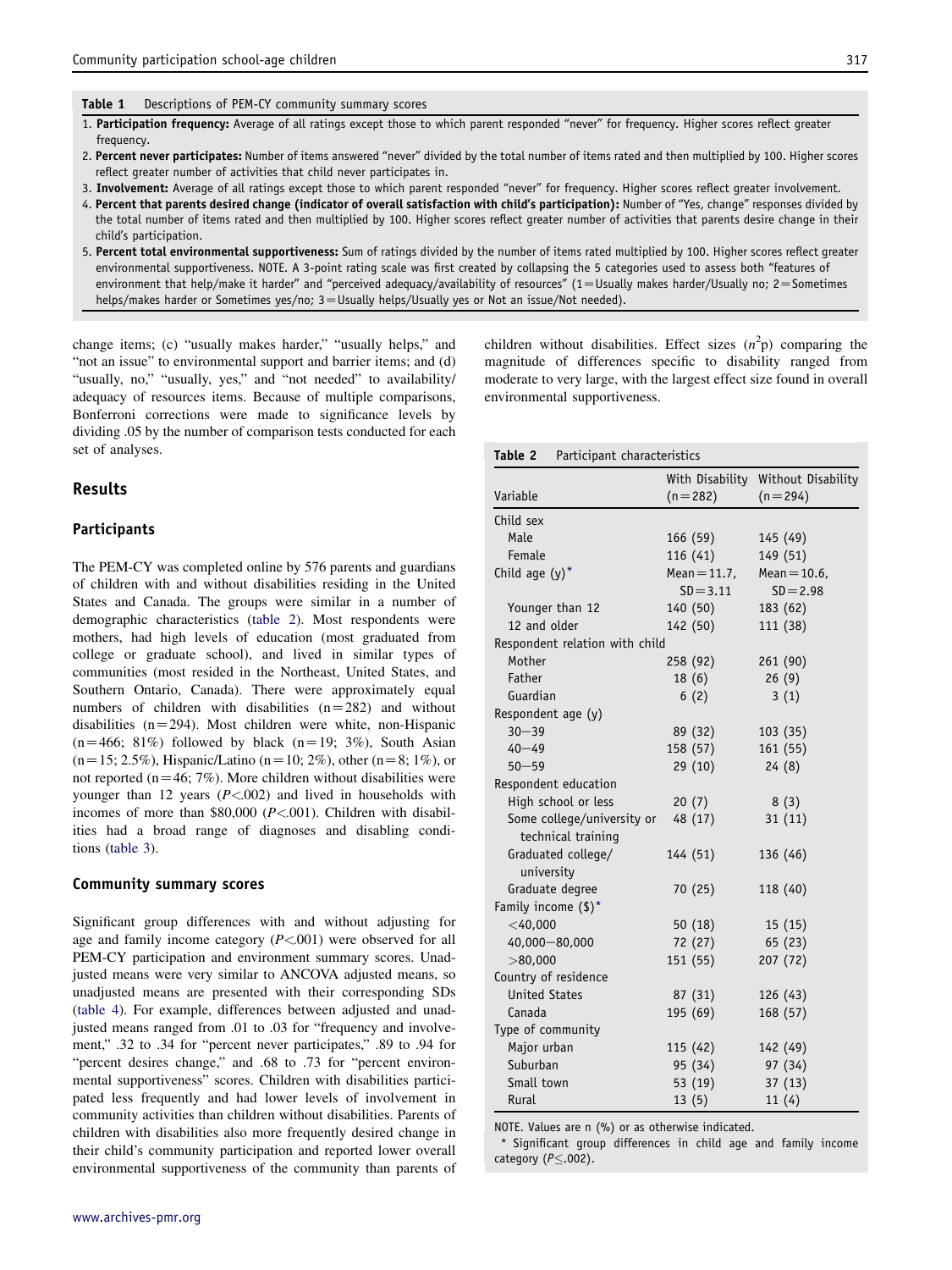<span id="page-3-0"></span>

|                            | $n$ (%)        |              |  |  |  |  |
|----------------------------|----------------|--------------|--|--|--|--|
| Diagnosis <sup>*</sup>     | First Reported | All Reported |  |  |  |  |
| Developmental delay        | 71 (25.6)      | 72 (25.5)    |  |  |  |  |
| Intellectual delay         | 22(7.9)        | 36 (12.8)    |  |  |  |  |
| Hearing impairment         | 8(2.9)         | 11(3.9)      |  |  |  |  |
| Speech/language impairment | 23(8.3)        | 60 (21.3)    |  |  |  |  |
| Vision impairment          | 4(1.4)         | 21(7.4)      |  |  |  |  |
| Emotional impairment       | 24(8.7)        | 33(11.7)     |  |  |  |  |
| Orthopedic impairment      | 53 (19.1)      | 100(35.5)    |  |  |  |  |
| Autism spectrum disorder   | 20(7.2)        | 47(16.7)     |  |  |  |  |
| Attention deficit disorder | 15(5.4)        | 40 (14.2)    |  |  |  |  |
| Traumatic brain injury     | 0(0.0)         | 12(4.3)      |  |  |  |  |
| Learning disability        | 8(2.9)         | 33(11.7)     |  |  |  |  |
| Health impairment          | 12(4.3)        | 50 (17.7)    |  |  |  |  |
| Multiple disabilities      | 2(0.7)         | 34(12.1)     |  |  |  |  |
| <b>Other</b>               | 15(5.4)        |              |  |  |  |  |

\* Parents could report up to 3 diagnoses or conditions.

#### Community participation items

[Table 5](#page-4-0) includes results that describe and compare participation at the item level for children with and without disabilities. Results from chi-square analyses are reported for the percentage of children who never participated (Never Participates) and the percentage of parents who desired change in their child's participation (Desires Change). Results from ANCOVA are reported for the mean participation frequency and involvement scores. Unadjusted means were very similar to ANCOVA adjusted means, and so unadjusted means are presented with their corresponding SDs. For example, differences between adjusted and unadjusted frequency and involvement item means ranged from .00 to .14, with the majority ranging from .01 to .05. The effect sizes  $(n^2p)$  in [table 5](#page-4-0) indicate the magnitude of differences specific to disability.

The percentage of children with disabilities who never participated was significantly higher than that of children without disabilities for all items except neighborhood outings and religious/ spiritual activities (see [table 5](#page-4-0)). The largest group differences found in the percentage of "never participates" responses included getting together with other children in the community, organized and unstructured physical activities, and community events. In addition, more than 40% of the children in both groups reportedly never participated in working for pay, organization-leadership activities, classes/lessons, and religious/spiritual activities.

Children with disabilities had significantly lower mean participation frequency scores than children without disabilities in 6 of the 10 activities when adjusting for age and income category. Activities with the largest group differences (moderate effect sizes) were getting together with other children ( $n^2$ p = .08) and unstructured and organized physical activity ( $n^2$ p=.06). No significant differences were found for classes/lessons, organization-leadership activities, working for pay, and religious/spiritual activities. The item with the highest mean participation frequency for children with disabilities was neighborhood outings compared with unstructured physical activities for children without disabilities. The item with the lowest mean participation frequency was overnight visits for both groups.

Children with disabilities also had significantly lower mean involvement scores than children without disabilities for 8 of the 10 activities when adjusting for age and income category. However, these differences were less attributed to disability for some of the more structured activities in this list (working for pay, classes and lessons, organizational-leadership activities), as shown by the negligible effect sizes. The activities with the largest group differences were unstructured physical activity ( $n^2$ p=.10), getting together with other children  $(n^2p = 0.09)$ , and community events  $(n^2p = .09)$ . No significant group differences were found for classes/lessons and religious/spiritual activities. The item with the highest mean involvement for children with disabilities was overnight visits compared with both overnight visits and getting together with other children in the community for children without disabilities. The lowest mean involvement score was religious/ spiritual activities for both groups.

More parents of children with disabilities than parents of children without disabilities desired change in their child's participation for all items. Significant group differences were found for all items except religious activities and working for pay. For parents of children with disabilities, unstructured physical activities and getting together with other children were the areas with the highest percentage of parents desiring change and working for pay was the area with the lowest percentage. For parents of children without disabilities, unstructured physical activities was the area in which the greatest percentage of parents desired change and overnight visits was the area with the lowest percentage.

#### Community environment items

#### Extent of barriers and supports

Significantly more parents of children with disabilities than parents of children without disabilities reported that the environment "usually made it harder" for their child to participate ([table 6\)](#page-5-0). Areas identified as the greatest barriers for children with

|  | Table 4 Differences in community participation and environment summary scores |  |  |  |  |  |  |
|--|-------------------------------------------------------------------------------|--|--|--|--|--|--|
|--|-------------------------------------------------------------------------------|--|--|--|--|--|--|

| יי טשעו<br><b>DITERCIOLS</b> IN COMMUNITY PRITICIPATION AND CHANNOMICAL SUMMARY SCOTES |                   |                    |                       |       |
|----------------------------------------------------------------------------------------|-------------------|--------------------|-----------------------|-------|
| <b>Community Summary Scores</b>                                                        | With Disability   | Without Disability | ANCOVA $F_{df}$       | $n^2$ |
| Percent never participates                                                             | $41.49 \pm 20.07$ | $23.22 + 14.70$    | $F_{3,476} = 116.17*$ | .20   |
| Participation frequency                                                                | $3.79 \pm 0.92$   | $4.43 + 0.69$      | $F_{3,475} = 58.15*$  | .11   |
| Level of involvement                                                                   | $3.55 + 0.93$     | $4.17 + 0.54$      | $F_{3,475} = 70.13*$  | .13   |
| Percent that parents desired change                                                    | $62.68 \pm 25.85$ | 38.02±25.97        | $F_{3.476} = 86.19*$  | .15   |
| Percent total environmental supportiveness                                             | $66.32 \pm 14.25$ | $88.20 \pm 10.82$  | $F_{3,462} = 306.19*$ | .40   |

NOTES. Values in the first 2 columns are mean  $\pm$  SD.  $n^2p$  = Partial eta squares (effect sizes) are reported only for differences related to disability and are rounded to 2 decimal points (effect sizes are small=.01–.05; moderate=.06–.13; large $\geq$ .14).<sup>[34](#page-8-0)</sup>

 $*$  P<.001 for the total model based on ANCOVAs adjusting for child age and family income category (Bonferroni adjustment of the significance level was set at  $P<.01$ ).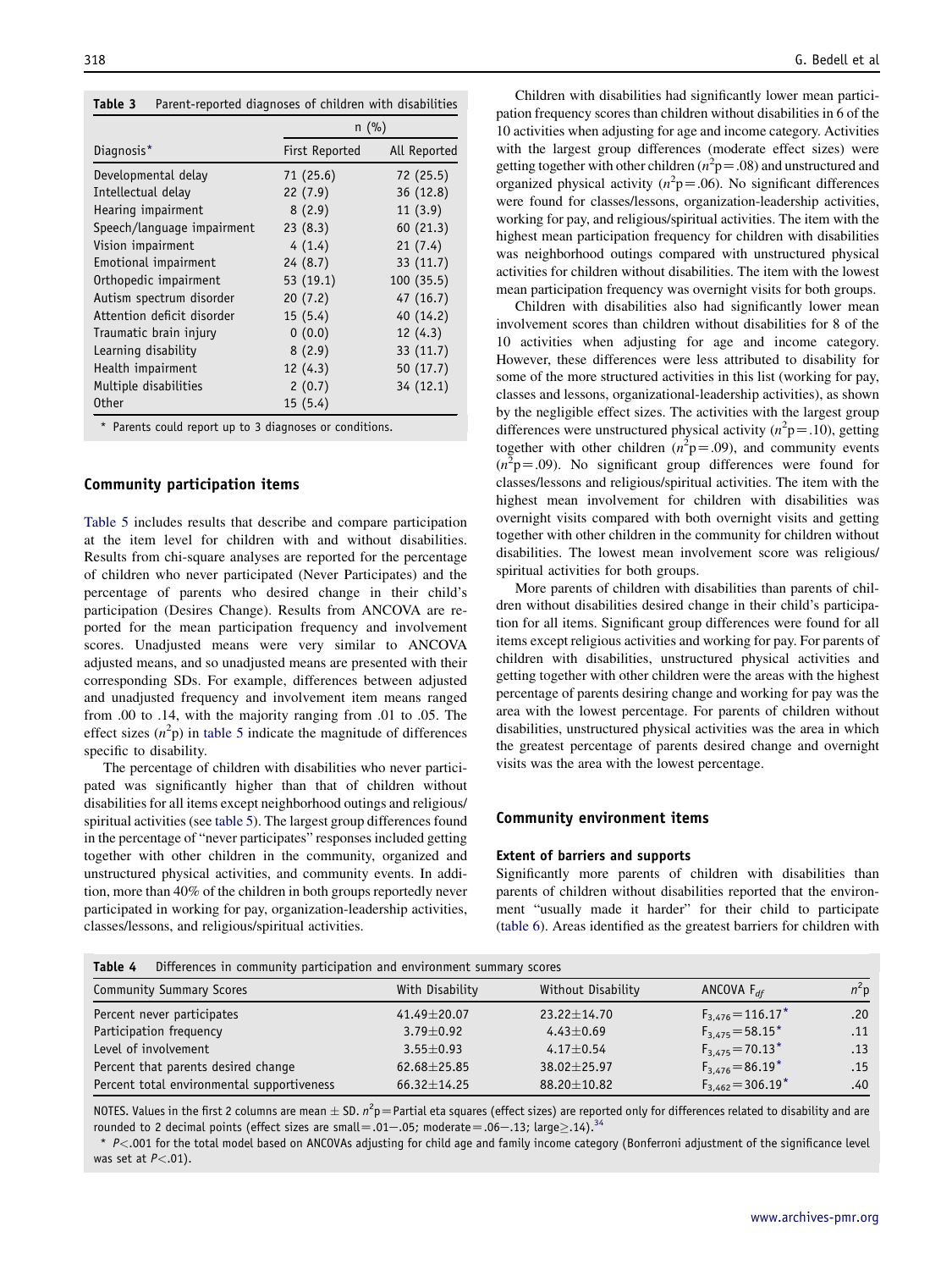<span id="page-4-0"></span>

| Table 5<br>Differences in community participation items                    |                                          |                       |      |                    |                                       |            |                                         |                       |            |                        |                       |      |
|----------------------------------------------------------------------------|------------------------------------------|-----------------------|------|--------------------|---------------------------------------|------------|-----------------------------------------|-----------------------|------------|------------------------|-----------------------|------|
|                                                                            | Never Participates, $n$ (%) <sup>*</sup> |                       |      |                    | Frequency, Mean $\pm$ SD <sup>†</sup> |            | Involvement, Mean $\pm$ SD <sup>T</sup> |                       |            | Desires Change, n (%)* |                       |      |
| Items                                                                      | With<br>Disability                       | Without<br>Disability | P    | With<br>Disability | Without<br>Disability                 | $P(n^2p)$  | With<br>Disability                      | Without<br>Disability | $P(n^2p)$  | With<br>Disability     | Without<br>Disability | P    |
| 1. Neighborhood outings                                                    | 2(1)                                     | 1(0.5)                | .522 | $4.89 \pm 1.40$    | $5.34 \pm 0.99$                       | .001(0.03) | $3.61 \pm 1.22$                         | $4.19 \pm 0.84$       | .001(0.07) | 131 (56)               | 54 (21)               | .001 |
| 2. Community events                                                        | 43 (18)                                  | 12(5)                 | .001 | $2.84 \pm 1.44$    | $3.29 \pm 1.51$                       | .003(0.02) | $3.44 \pm 1.29$                         | $4.19 \pm 0.93$       | .001(0.09) | 172 (73)               | 90 (36)               | .001 |
| 3. Organized physical<br>activity                                          | 87(37)                                   | 24(10)                | .001 | $4.64 \pm 1.63$    | $5.38 \pm 1.42$                       | .001(0.06) | $3.87 \pm 1.29$                         | $4.39 \pm 0.88$       | .001(0.06) | 162(69)                | 97 (39)               | .001 |
| 4. Unstructured physical<br>activities                                     | 55 (24)                                  | 5(2)                  | .001 | $4.46 \pm 1.85$    | $5.41 \pm 1.42$                       | .001(0.06) | $3.42 \pm 1.26$                         | $4.24 \pm 0.87$       | .001(0.10) | 181 (78)               | 137 (55)              | .001 |
| 5. Classes and lessons                                                     | 156(66)                                  | 102(41)               | .001 | $4.43 \pm 1.53$    | $4.43 \pm 1.71$                       | .163(0.00) | $3.92 \pm 0.94$                         | $4.16 \pm 1.06$       | .021(0.01) | 165(71)                | 130 (52)              | .001 |
| 6. Organizations, groups,<br>clubs, volunteer, or<br>leadership activities | 171 (73)                                 | 143 (57)              | .001 | $3.92 \pm 1.45$    | $3.87 \pm 1.54$                       | .832(0.00) | $3.63 \pm 1.04$                         | $4.01 \pm 1.0$        | .002(0.01) | 162(69)                | 114 (46)              | .001 |
| 7. Religious or spiritual<br>gatherings and<br>activities                  | 119(51)                                  | 99 (40)               | .016 | $3.64 \pm 1.60$    | $4.17 \pm 1.60$                       | .025(0.04) | $2.91 \pm 1.28$                         | $3.17 \pm 1.18$       | .166(0.01) | 111 (48)               | 99 (40)               | .087 |
| 8. Getting together<br>with other children<br>in the community             | 73 (31)                                  | 8(3)                  | .001 | $3.88 \pm 1.75$    | $4.96 \pm 1.61$                       | .001(0.08) | $3.77 \pm 1.13$                         | $4.45 \pm 0.80$       | .001(0.09) | 177(77)                | 86 (35)               | .001 |
| 9. Working for pay                                                         | 198 (85)                                 | 154 (62)              | .001 | $3.86 \pm 1.87$    | $3.76 \pm 1.76$                       | .416(0.00) | $3.74 \pm 1.40$                         | $3.68 \pm 1.09$       | .001(0.00) | 89 (39)                | 80(34)                | .239 |
| 10. Overnight visits<br>or trips                                           | 71(31)                                   | 37(15)                | .001 | $2.31 \pm 1.17$    | $2.61 \pm 1.30$                       | .001(0.03) | $4.11 \pm 0.95$                         | $4.45 \pm 0.77$       | .001(0.03) | 120(52)                | 53 (22)               | .001 |

NOTE.  $n^2$ p $=$  Partial eta squares (effect sizes) are reported only for differences related to disability and are rounded to 2 decimal points (effect sizes are small $=$  .01—.05; moderate $=$  .06—.13; large $\geq$  .14). $^{34}$  $^{34}$  $^{34}$ 

\* Based on chi-square analyses (Bonferroni adjustment of the significance level was set at  $P<.005$ ).

 $^{\dagger}$  Based on analysis of covariance (ANCOVA) adjusting for child's age and family income category (Bonferroni adjustment of the significance level was set at  $P$ <.005).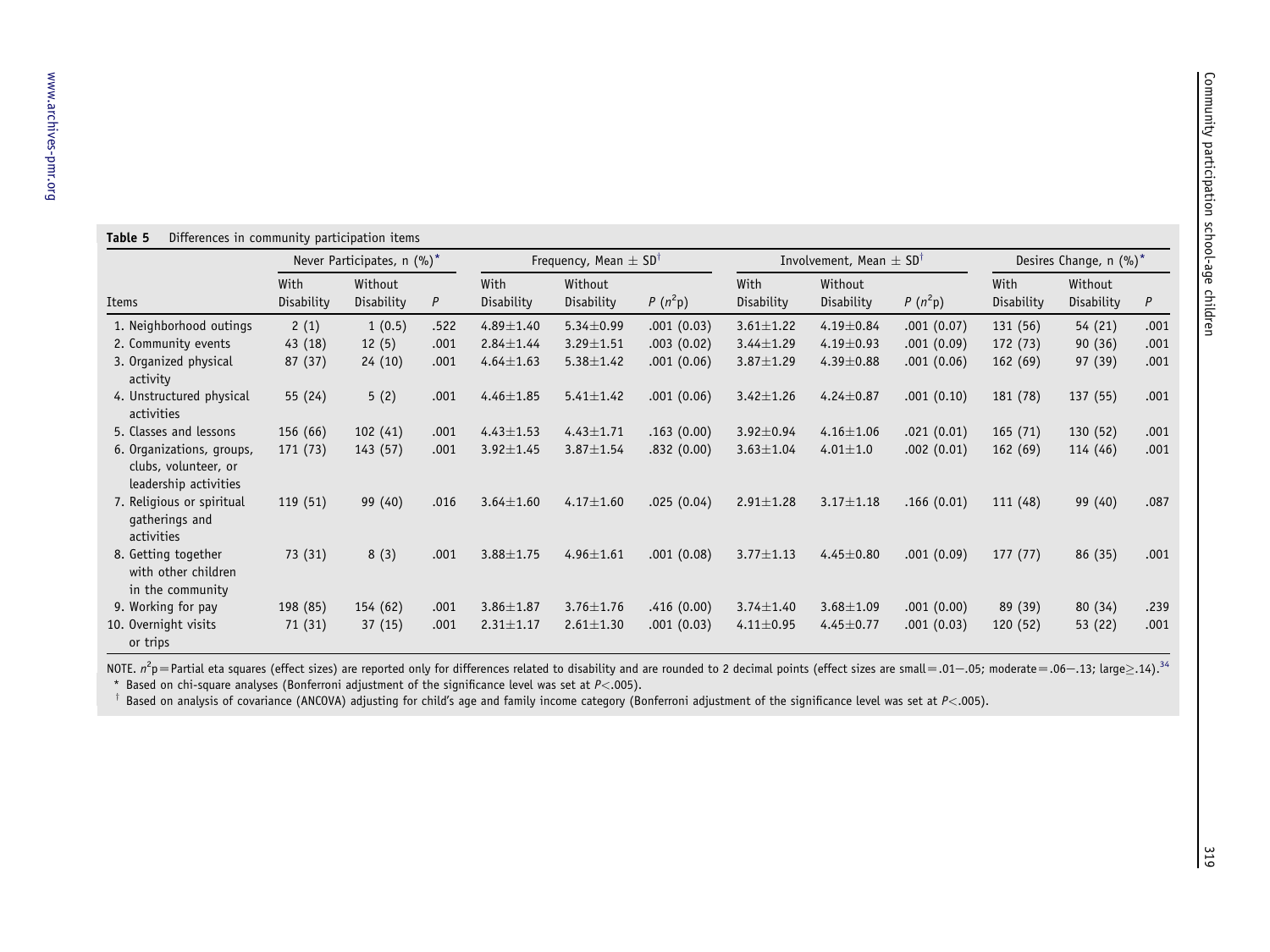<span id="page-5-0"></span>Table 6 Differences in community environment items: supports and barriers

|                                  | Usually Harder     |                       |       | Usually Helps      |                       |       | Not an Issue       |                       |       |
|----------------------------------|--------------------|-----------------------|-------|--------------------|-----------------------|-------|--------------------|-----------------------|-------|
| Items                            | With<br>Disability | Without<br>Disability | $P^*$ | With<br>Disability | Without<br>Disability | $P^*$ | With<br>Disability | Without<br>Disability | $P^*$ |
| 1. Physical layout               | 66 (29)            | 10(4)                 | .001  | 14(6)              | 16(7)                 | .833  | 93 (40)            | 202(82)               | .001  |
| 2. Sensory quality               | 43 (19)            | 6(2)                  | .001  | 4(2)               | 10(4)                 | .130  | 112(49)            | 205(84)               | .001  |
| 3. Physical demands of activity  | 107(47)            | 5(2)                  | .001  | 8(3)               | 8(3)                  | .897  | 62(27)             | 210(86)               | .001  |
| 4. Cognitive demands of activity | 74 (33)            | 4(2)                  | .001  | 6(3)               | 10(4)                 | .365  | 87 (38)            | 214 (88)              | .001  |
| 5. Social demands of activity    | 103(46)            | 10(4)                 | .001  | 12(5)              | 24(10)                | .065  | 56(25)             | 169(70)               | .001  |
| 6. Relations with peers          | 66 (29)            | 9(4)                  | .001  | 40 (18)            | 54 (22)               | .213  | 54 (24)            | 133(55)               | .001  |
| 7. Attitudes                     | 49 (21)            | 3(1)                  | .001  | 36(16)             | 57(24)                | .033  | 52(23)             | 148 (61)              | .001  |
| 8. Weather conditions            | 79 (34)            | 5(2)                  | .001  | 7(3)               | 12(5)                 | .298  | 73 (32)            | 156(64)               | .001  |
| 9. Safety                        | 39 (17)            | 14(6)                 | .001  | 17(7)              | 29(12)                | .096  | 140(61)            | 174 (72)              | .013  |

NOTE. Values are n (%).

\* Based on chi-square analyses (Bonferroni adjustment of the significance level set at  $P < .006$ ).

disabilities included physical, social, and cognitive activity demands and weather conditions.

Parents of children without disabilities more frequently reported that features of the environment usually helped their child's participation than parents of children with disabilities. However, no significant group differences were found. Areas identified as the greatest supports of children with disabilities included relationships with peers and attitudes of others. Significantly more parents of children without disabilities than parents of children with disabilities reported that each feature of the environment (except for safety) was "not an issue" for their child. However, many parents of children with disabilities also reported "not an issue" on these items.

#### Availability and adequacy of resources

Parents of children with disabilities reported more often that an environmental resource was "usually not available/adequate" than parents of children without disabilities (table 7). Significant group differences were found for all items except personal transportation. Items showing the largest group differences included programs/services, money, and information.

Parents of children with disabilities also reported less often that a resource was "usually available/adequate" than parents of children without disabilities. Significant group differences were found for all items except for personal and public transportation. Items with the most "usually available/adequate" responses from parents of children with disabilities included personal transportation, equipment/supplies, time, and information. This pattern of findings was similar for parents of children without disabilities, with the exception that these parents tended to report that they usually had money to support their child's participation. In addition, more parents of children without disabilities reported that a particular resource was "not needed" than parents of children with disabilities, with a significant group difference found for public transportation and programs/services.

# **Discussion**

#### Participation

Significant group differences were found on all participation summary scores, indicating that overall, children with disabilities participated less frequently and were less involved in community activities than children without disabilities. These findings are consistent with other studies that have made these compari-sons.<sup>[9,17,35-37](#page-7-0)</sup> Overall, similar results were found at the item level; however, differences attributed to the disability group were not found on some items, particularly items linked to more structured activities (classes/lessons, religious activities, organizationleadership activities, working for pay). In addition, structured community activities had the greatest percentage of children with

| Table 7 |  | Differences in community environment items: availability/adequacy of resources |  |  |  |
|---------|--|--------------------------------------------------------------------------------|--|--|--|
|         |  |                                                                                |  |  |  |

|                            |                    | Usually, No           |       |                    | Usually, Yes          |       | Not Needed         |                       |           |  |
|----------------------------|--------------------|-----------------------|-------|--------------------|-----------------------|-------|--------------------|-----------------------|-----------|--|
| Items $(n)$                | With<br>Disability | Without<br>Disability | $P^*$ | With<br>Disability | Without<br>Disability | $P^*$ | With<br>Disability | Without<br>Disability | $P^*$     |  |
| 1. Personal transportation | 5(2)               | 4(2)                  | .670  | 180 (78)           | 207(85)               | .065  | 22(10)             | 24(10)                | .921      |  |
| 2. Public transportation   | 67(29)             | 35(14)                | .001  | 50(22)             | 50(20)                | .739  | 100(43)            | 148 (61)              | .001      |  |
| 3. Programs and services   | 83 (36)            | 7(3)                  | .001  | 56(24)             | 150(62)               | .001  | 26(11)             | 66 (27)               | .001      |  |
| 4. Information             | 49 (22)            | 6(2)                  | .001  | 90(40)             | 200(83)               | .001  | $NA^{\dagger}$     | <b>NA</b>             | <b>NA</b> |  |
| 5. Equipment and supplies  | 51(22)             | 2(1)                  | .001  | 114 (50)           | 210(87)               | .001  | <b>NA</b>          | <b>NA</b>             | <b>NA</b> |  |
| 6. Time                    | 42 (19)            | 6(3)                  | .001  | 93(41)             | 141 (59)              | .001  | <b>NA</b>          | <b>NA</b>             | <b>NA</b> |  |
| 7. Money                   | 54 (24)            | 6(3)                  | .001  | 88 (38)            | 170 (71)              | .001  | <b>NA</b>          | <b>NA</b>             | <b>NA</b> |  |

NOTE. Values are n (%).

Based on chi-square analyses (Bonferroni adjustment of the significance level set at  $P < .006$ ).

NA, "Not needed" responses are not provided for these environment items in the PEM-CY.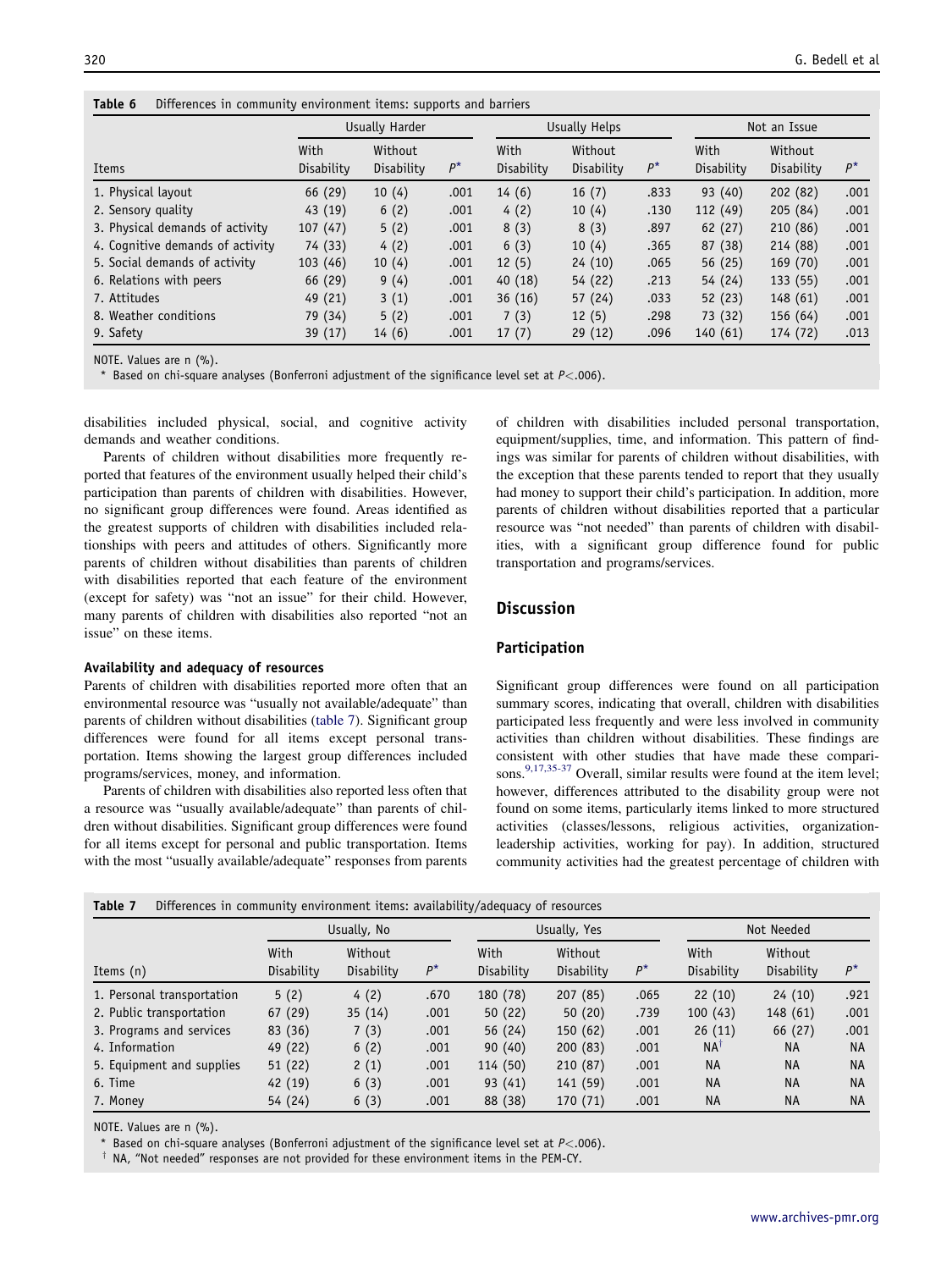and without disabilities who never participated. These findings suggest that greater resources and opportunities might be needed for all school-age children (particularly youth) to participate in structured community activities given the importance of these activities for positive development.<sup>1,4</sup> Also, these efforts might foster other social opportunities for children with disabilities who are often reported as restricted in their social participation with other children particularly when compared with children without disabilities, as was found in this study.<sup>[9,11,16](#page-7-0)</sup>

Similar and different results have been found in other studies examining patterns of participation of children with disabilities-partially explained by the different samples and measures used in these studies.<sup>[10,11,13,15,16](#page-7-0)</sup> For example, children with ABI were found to be most restricted in more structured community events and social activities with peers in the community, possibly because of challenges in behavioral and executive functioning among children with ABI.<sup>[15,16](#page-7-0)</sup> However, studies of children with CP and other physical disabilities often report greater participation frequency in structured or formal activities than in informal activities.<sup>[11,28](#page-7-0)</sup>

Children without disabilities were more involved in all activities than were children with disabilities with the exception of working for pay. However, as noted, differences related to disability group were not found in some of the more structured activities (classes/lessons, religious/spiritual activities, organization-leadership activities, working for pay) and both groups of children tended to be least involved in these activities. Other variables including age and income might have partially explained the significant differences found for organizational-leadership activities and working for pay, but this was not examined in this study. Expectations for what is considered acceptable involvement may account for results for religious/spiritual activities given that there was a small effect size attributed to the disability group  $(n^2p = .04)$  for participation frequency here. Simply attending these activities might have been considered acceptable involvement for some of the children with and without disabilities.<sup>[19](#page-7-0)</sup>

Children's enjoyment, preferences, and motivation for activities have been found to be significant predictors of participa- $\frac{x^{28,38}}{2}$  and might explain the results related to involvement in structured activities. For example, Heah et  $al<sup>39</sup>$  $al<sup>39</sup>$  $al<sup>39</sup>$  identified 4 components of "successful participation" experienced by children with disabilities: "having fun," "feeling successful," "doing and being with others," and "doing things by myself." Thus, ensuring that some of these components are experienced during activities might increase a child's involvement in the short term and promote the positive outcomes often associated with these activities later in youth and adulthood.<sup>[1,4,5](#page-7-0)</sup>

Despite the disparities noted, an encouraging result was that children with disabilities were at least moderately involved in activities that they participated in (except for religious/spiritual activities). Thus, measuring the level of involvement may afford new ways to understand and promote participation that is beneficial to children with disabilities because the focus is less on how often they participate and more on the quality of their participation. Considering the child's level of involvement also might point to areas of strength when other indices suggest that participation is restricted or vice versa.

Overall, parents of children with disabilities desired more change in their child's participation than parents of children without disabilities. Parents of children with disabilities desired the most change in unstructured physical activities and getting together with other children in the community—the same areas that had the largest group differences in terms of participation frequency and involvement. Parents of children without disabilities also desired the most change in unstructured physical activities. Both groups of parents may have desired more change in unstructured physical activities so that they could shift some of the responsibilities associated with the managing or planning of these activities to their children. This shifting of responsibilities is part of the developmental process and might also provide parents with some respite and time for other activities. This result also seems to be consistent with the trend in the United States for school-age children to spend more of their discretionary time in sedentary activities (television/videos, computer games) than unstructured physical activities.<sup>[2,3,40](#page-7-0)</sup> These results have important implications given the significant group disparities found in participation in these activities and the impact this might have on the physical and emotional health and development of all children.<sup>[1,4,16,40](#page-7-0)</sup>

#### Environment

Parents of children with disabilities rated environmental factors as barriers more often than parents of children without disabilities. The very large effect size in overall environmental supportiveness summary scores and many of the item-level comparisons in this study point to alarming group disparities. These findings are particularly important given that little, if any, research has been done to compare patterns of environmental factors affecting the participation of children with and without disabilities. Also, parents of children with disabilities in this study reported that key resources (programs and services, information, supplies, and money) were usually unavailable or inadequate-consistent with studies describing environmental barriers specific to children with disabilities.[7,15,16,18,20,23,29,31](#page-7-0)

The barriers most frequently reported for children with disabilities focused on the actual features and demands of the activity itself. Although it is unclear how activity features and demands should be classified in the International Classification of Functioning, Disability and Health, $24,25$  other ecological frameworks emphasize the interplay among the person, environment, and activity that enables an individual's participation in activities.<sup>41</sup> Modification of activity demands and other features of the physical and social environment is a focus of occupational therapy intervention and of strategies reported by parents of children with disabilities to promote participation.[15,19,26,42](#page-7-0) This result, compounded with the very large group difference in environmental supportiveness, suggests that further research is needed to examine the effects of interventions focused on promoting community participation through modification of features of the activity and environment, and/or educating others to do this effectively.

Parents of children with disabilities also rated environmental factors as supports less frequently than parents of children with disabilities, although there were fewer significant group differences here compared with barriers. Some of the largest disparities in supports were similar to those found for barriers (availability/ adequacy of programs/services, information, and equipment/ supplies). However, some of the same areas identified as barriers for some parents of children with disabilities were also identified as supports or as not needed/not an issue for others. These findings highlight the importance of looking beyond barriers and focusing on the interplay of factors that support or hinder community participation.<sup>[9,15,41,43](#page-7-0)</sup> For example, frequently reported resources identified as "not needed" by parents of children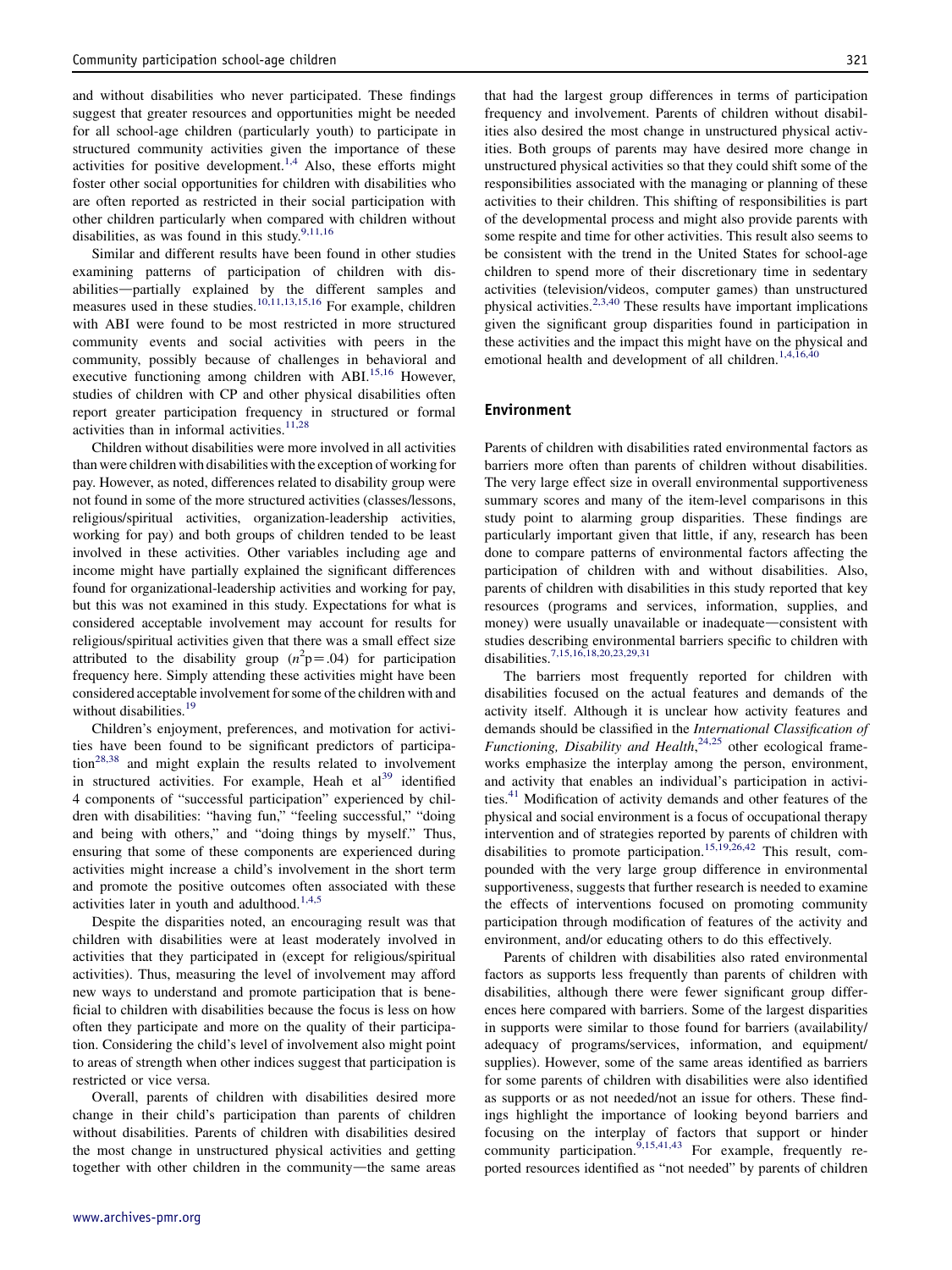<span id="page-7-0"></span>with disabilities (eg, personal transportation, equipment/supplies, time, and information) were those that often can be managed by families who have the finances and education needed to acquire them. Given the reported influence of these factors on the participation of children with disabilities, future inquiry is needed to examine whether similar results would be found in families with lower income/education levels as found in families in this study.7,18,23,28,29,31

#### Study limitations

A key study limitation was the lack of diversity on a number of sociodemographic variables. The majority of families resided in the Northeast, United States, and Southern Ontario, Canada. Income and education levels of the sample were much higher than the median income and education levels in both countries. The race and ethnic backgrounds of the children were primarily white and non-Hispanic, and the study excluded anyone who did not have access to the Internet or could not read and understand English. The results were based on parent/guardian perspectives and might differ if based on children's perspectives. In addition, the research reported in this article did not investigate other key variables that also might have influenced patterns of community participation, supports, and barriers for children with disabilities, such as diagnosis and type and severity of impairment.

# Conclusions/future directions

This study described patterns of community participation and environmental supports and barriers for a large number of schoolage children from the United States and Canada. Results provide insights about where greater efforts might be needed to promote community participation of school-age children with a wide range of disabilities. However, generalization to the broader population of children with and without disabilities is not possible. Future study is recommended to examine the direct and indirect effects of other variables (eg, age, sex, family income and education levels, geographic region) that might influence patterns of community participation and environment supports and barriers in a more representative sample. Further research is underway to examine the influence of type and severity of disabling conditions on participation and environmental factors specifically for the children and youth with disabilities in this sample.

#### Keywords

Children; Community; Environment; Social participation; Rehabilitation

# Corresponding author

Gary Bedell, PhD, Dept of Occupational Therapy, Tufts University, 26 Winthrop St, Medford, MA 02155. E-mail address: [gary.](mailto:gary.bedell@tufts.edu) [bedell@tufts.edu.](mailto:gary.bedell@tufts.edu)

#### References

1. Eccles JS, Barber BL, Stone M, Hunt J. Extracurricular activities and adolescent development. J Soc Iss 2003;59:865-89.

- 2. Larson RW. Toward a psychology of positive youth development. Am Psychol 2000;55:170-83.
- 3. Larson RW, Verma S. How children and adolescents spend time across the world: work, play, and developmental opportunities. Psychol Bull 1999;25:701-36.
- 4. Mahoney JL, Cairns BD, Farmer TW. Promoting interpersonal competence and educational success through extracurricular activity participation. J Educ Psychol 2003;95:409-18.
- 5. Rutter M. Psychosocial resilience and protective mechanisms. Am J Orthopsychiatry 1987;57:316-31.
- 6. Coster W, Khetani MA. Measuring participation of children with disabilities: issues and challenges. Disabil Rehabil 2008;30:639-48.
- 7. King G, Law M, King S, Rosenbaum P, Kertoy MK, Young NL. A conceptual model of the factors affecting the recreation and leisure participation of children with disabilities. Phys Occup Ther Pediatr 2003;23:63-90.
- 8. Law M. Participation in the occupations of everyday life. Am J Occup Ther 2002;56:640-9.
- 9. Bedell G. Further validation of the Child and Adolescent Scale of Participation (CASP). Dev Neurorehabil 2009;12:342-51.
- 10. Michelsen SI, Flachs EM, Uldall P, et al. Frequency of participation of 8-12-year-old children with cerebral palsy: a multi-centre crosssectional European study. Eur J Paediatr Neurol 2009;13:165-77.
- 11. Imms C, Reilly S, Carlin J, Dodd K. Diversity of participation in children with cerebral palsy. Dev Med Child Neurol 2008;50:363-9.
- 12. Majnemer A, Shevell M, Law M, et al. Participation and enjoyment of leisure activities in school-aged children with cerebral palsy. Dev Med Child Neurol 2008;50:751-8.
- 13. Orlin M, Palisano R, Chiarello L, et al. Participation in home, extracurricular, and community activities among children and young people with cerebral palsy. Dev Med Child Neurol 2010;52:160-6.
- 14. King G, Law M, Hurley P, Petrenchik T, Schwellnus H. A developmental comparison of the out-of-school recreation and leisure activity participation of boys and girls with and without physical disabilities. Int J Disabil Dev Educ 2010;57:77-107.
- 15. Bedell GM, Dumas HM. Social participation of children and youth with acquired brain injuries discharged from inpatient rehabilitation: a follow-up study. Brain Inj 2004;18:65-82.
- 16. Galvin J, Froude EH, McAleer J. Children's participation in home, school and community life after acquired brain injury. Aust Occup Ther J 2010;57:118-26.
- 17. Law M, Anaby D, DeMatteo C, Hanna S. Participation patterns of children with acquired brain injury. Brain Inj 2011;25:587-95.
- 18. Law M, Petrenchik T, King G, Hurley P. Perceived environmental barriers to recreational, community, and school participation for children and youth with physical disabilities. Arch Phys Med Rehabil 2007;88:1636-42.
- 19. Bedell GM, Khetani MA, Cousins MA, Coster WJ, Law MC. Parent perspectives to inform development of measures of children's participation and environment. Arch Phys Med Rehabil 2011;92: 765-73.
- 20. Colver A, Dickinson H, Parkinson K, et al. Access of children with cerebral palsy to the physical, social and attitudinal environment they need: a cross-sectional European study. Disabil Rehabil 2011;33:28-35.
- 21. DeMatteo CA, Cousins MA, Lin CY, Law MC, Colantonio A, Macarthur C. Exploring postinjury living environments for children and youth with acquired brain injury. Arch Phys Med Rehabil 2008; 89:1803-10.
- 22. Hammal D, Jarvis SN, Colver AF. Participation of children with cerebral palsy is influenced by where they live. Dev Med Child Neurol 2004;46:292-8.
- 23. Mihaylov SI, Jarvis SN, Colver AF, Beresford B. Identification and description of environmental factors that influence participation of children with cerebral palsy. Dev Med Child Neurol 2004; 46:299-304.
- 24. World Health Organization. International Classification of Functioning, Disability and Health. Geneva, Switzerland: World Health Organization; 2001.